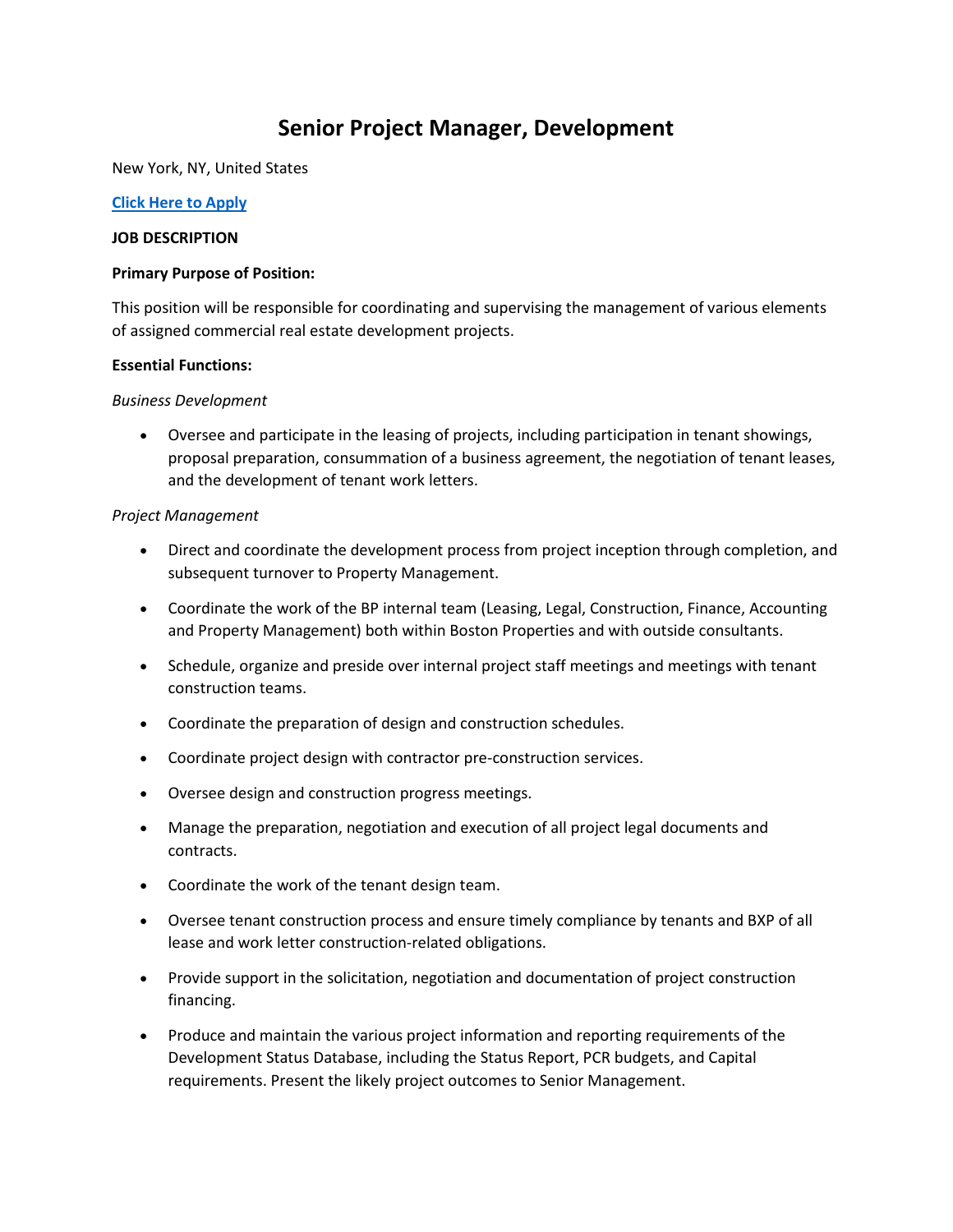## *Budgetary*

- Create and maintain the project budget, ensuring that the budget is achieved.
- Create and maintain budgets and economic models for proposed acquisitions and development projects.
- Review and approve all project invoices, including design services and construction requisitions.
- Prepare budgets, review monthly requisitions and other financial requirements of construction and other lenders.
- Provide timely and accurate project financial information to the Capital Markets group for capital budgeting and earnings projections.

## *General*

- Coordinate the due diligence process and evaluation of proposed developments and make recommendations therefore.
- Coordinate the permitting/entitlement process, including making presentations to and representing Boston Properties at appropriate public boards and hearings.
- Assist in the preparation of marketing materials, including floor plans, building specifications, operating expenses summaries and renderings
- Participate in recruitment, interviewing, and evaluation of other development department staff including Summer Interns.
- Prepare periodic case studies to inform/discuss various "lessons learned" with internal departments.
- Assist Property Management with development issues/projects at existing assets on an asneeded basis.

## **Regional Specific Functions:**

- Interface with Joint Venture partners to the extent necessary to inform them of project status, if applicable.
- Participate in real estate industry groups.
- Perform other duties as assigned.

## **Requirements and Qualifications:**

- A BA/BS degree required with a concentration in engineering, architecture, or environmental science program related to real estate preferred.
- Masters in Business Administration or Masters in a real estate related discipline preferred.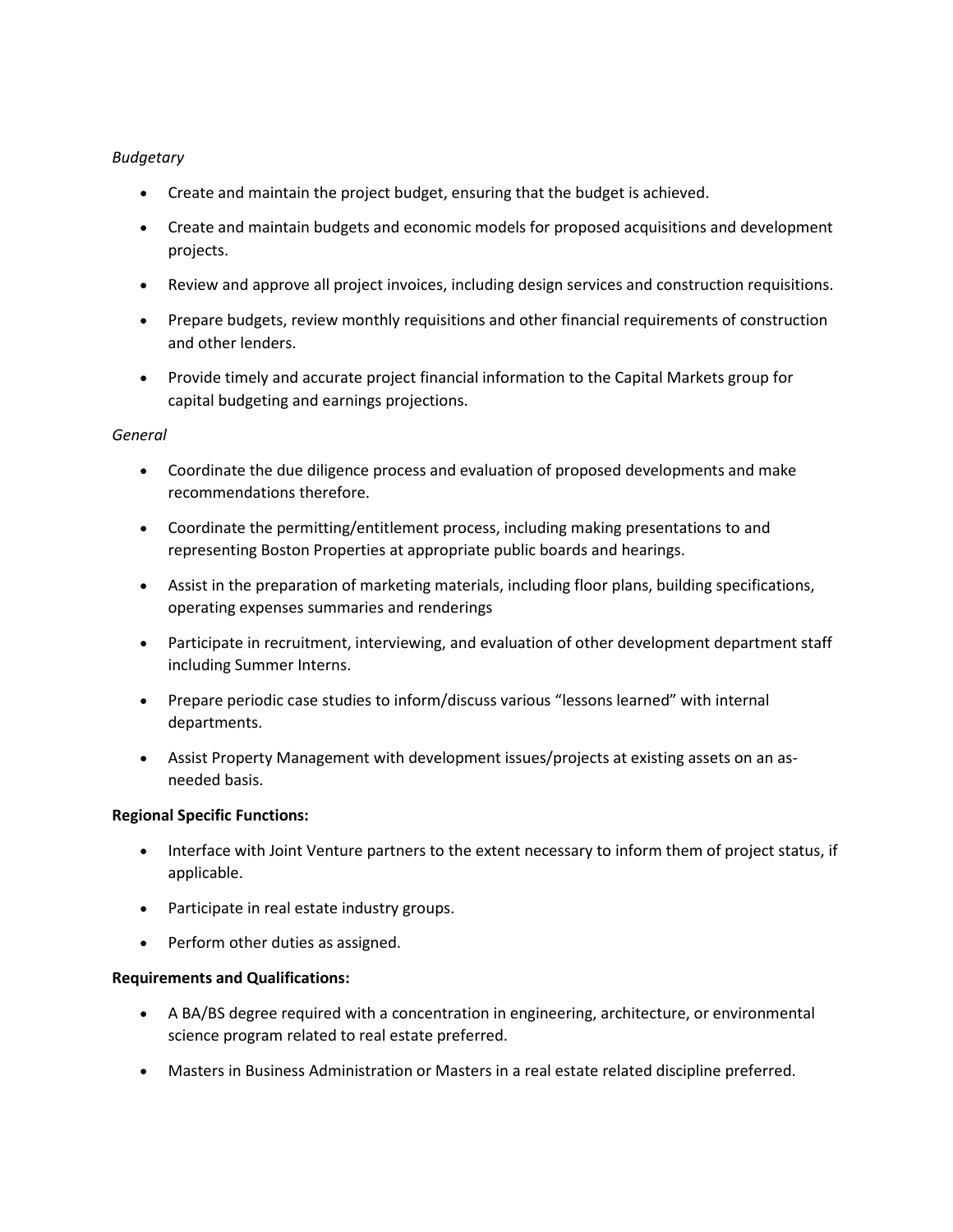- A minimum of 5-7 years of experience in project management and real estate development including 2 years of experience in developing large, complex, mixed-use urban projects, and structuring and negotiating project legal agreements for commercial real estate transactions.
- Experience must include demonstrable knowledge of real estate valuation techniques, project finance, development project cash flow modeling, public approvals and permitting/entitlement process.
- Excellent analytical and problem-solving skills.
- Excellent verbal and written communications skills.
- Ability to handle multiple tasks simultaneously while under pressure.
- Ability to interact with co-workers, contractors, tenants, and/or vendors in an articulate, courteous, and business-like manner at all times.
- Ability to produce quality work in consistent manner.
- Ability to manage complex, multifaceted projects and teams.
- Results oriented.
- Excellent negotiation and conflict-resolution skills.
- Ability to produce quantity of work necessary to complete assigned tasks in a timely manner.
- Self-motivated with the ability to work autonomously or to work as part of a team.
- Adaptability to changing demands.
- Proficiency in Microsoft Office applications.

## **Physical Requirements:**

- Involves work of a general office nature usually performed sitting such as operation of a computer.
- Involves work of a general office nature usually performed standing such as operation of a fax and printer.
- Involves work such as tours throughout property portfolio, including to construction sites, usually performed by walking and by climbing stairs, and riding construction hoists, often at extreme heights.
- Involves movement between departments to facilitate work.
- Involves lifting plans or boxes of 25 pounds or more occasionally.